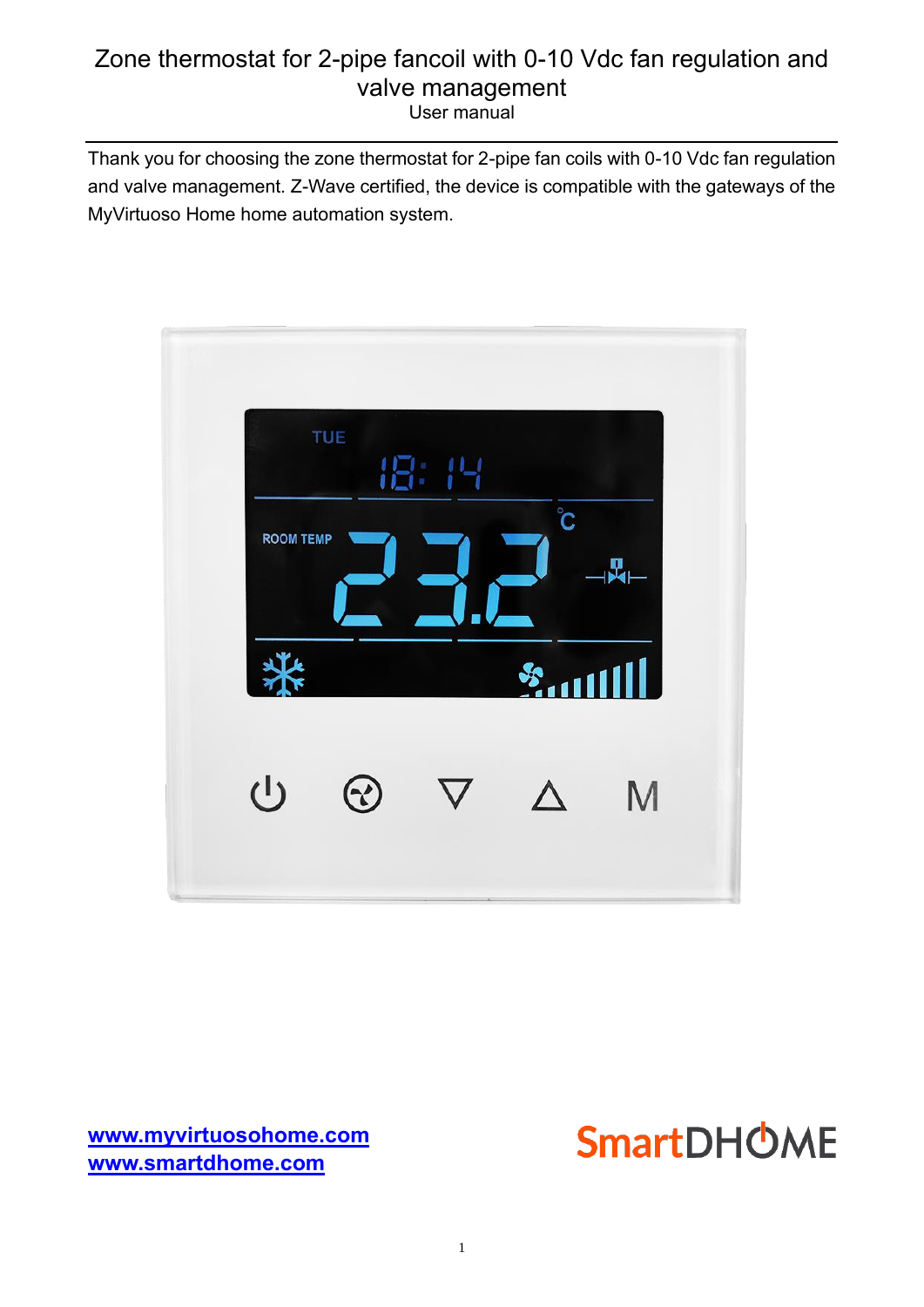User manual

#### **Description and Technical features**

The zone thermostat for fan coils is a Z-Wave device for controlling the internal temperature. This device is designed to be applied to a 2-pipe fan coil system. It can detect the ambient temperature, the local time and automatically controls the fan speed based on the temperature difference. This product can be included and used in any Z-Wave network with other Z-Wave certified devices.

#### **Features**

- Power supply: 230V, 50 / 60HZ
- Resistive load:  $\leq 3A$
- Self-consumption: <1W
- Fan regulation: 0-10 Vdc
- Temperature sensor: NTC 10K
- Display accuracy:  $0.1 \degree C$
- Work environment:  $0 \sim 55$  °C; <95% RH (not condensed)
- Temperature setting:  $5 \sim 35 \degree C$  (adjustable)
- Dimension: 86 \* 86 \* 42mm
- Electrical box compatibility: 86 \* 86
- Z-Wave frequency: 868.42 MHz (EU)

#### **Package content**

- Zone thermostat for fan coils
- Use manual

#### **Installation**

To install the device correctly, follow the instructions below:

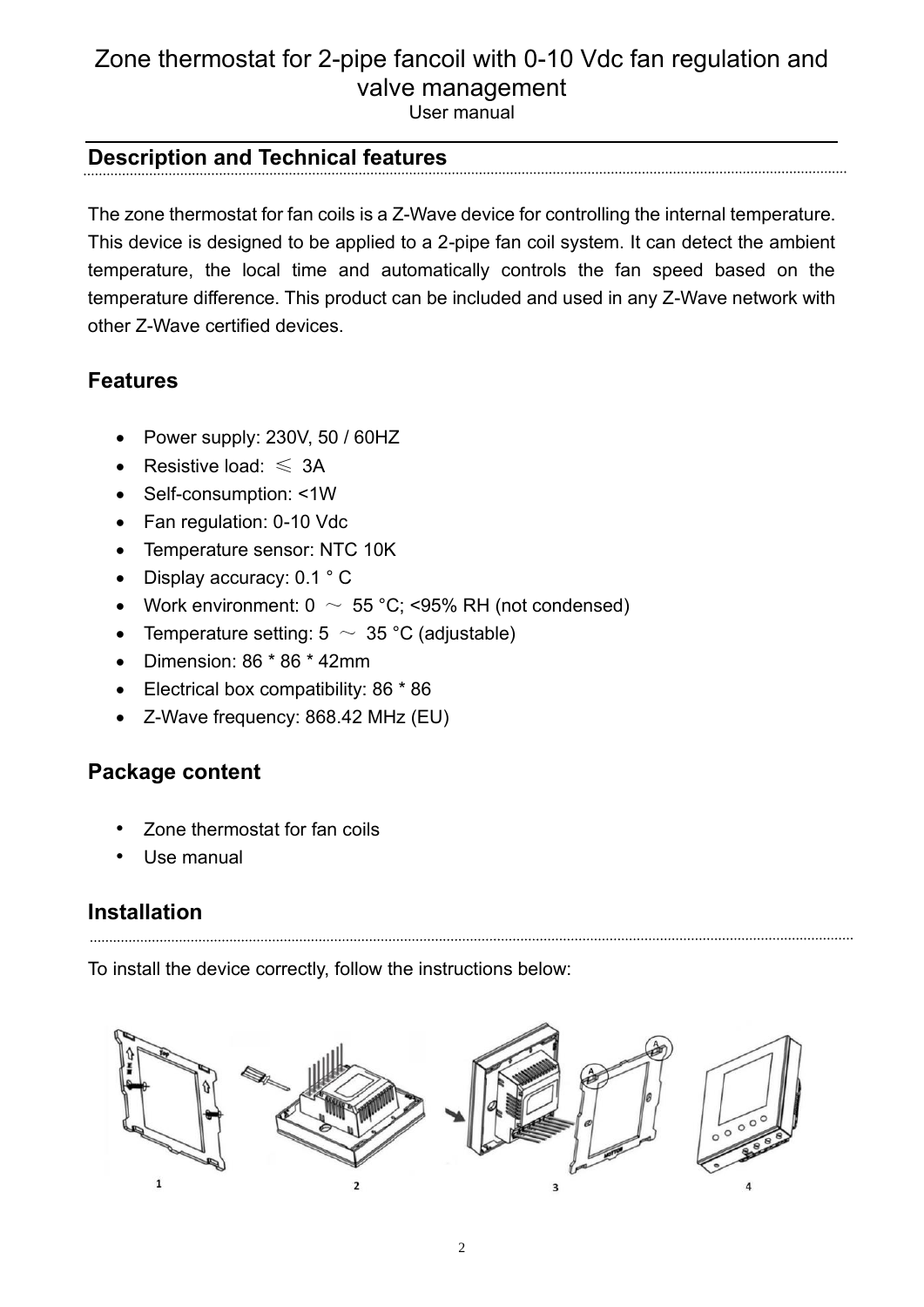User manual

- 1. Remove the steel frame from the device and fix it to the junction box with two screws.
- 2. Insert all wires into the appropriate terminals and tighten the screws. The wiring diagram is shown below.
- 3. Attach the wired device to points "A" of the steel frame as shown in the image, then push it into the junction box.
- 4. Check if the device is secure and switch on.

## **Wiring Diagram**



## **Buttons and Display**



- **1.** Temperature settings
- **2.** Room temperature
- **3.** Heating
- **4.** Valve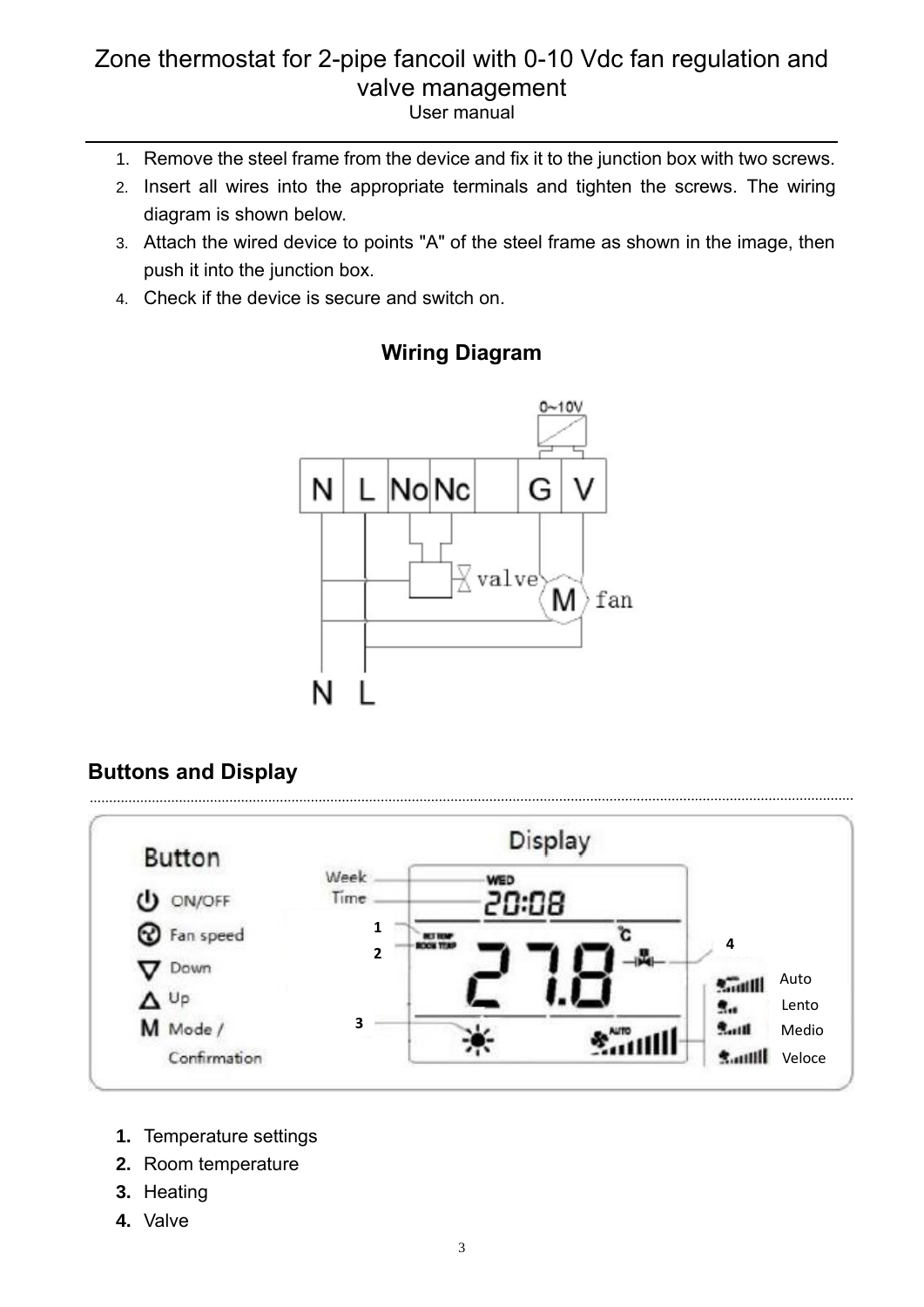User manual

**Operations**

#### **ON/OFF**

To turn the device on and off, simply press the ON / OFF button  $\mathbf \Theta$ .

#### **Local time setting**

Press and hold the **M** button to access the settings menu. Select the local time and press **M** to move from Week to Hour to Minute, then press  $\nabla$  or  $\Delta$  to set the parameters of the flashing item. Press **M** or wait 15 seconds to save the settings.

#### **Temperature setting**

Touch  $\nabla$  or  $\bigwedge$  to set the local temperature value. Press and hold the buttons can be set continuously. Press **M** or wait 15 seconds to save and return to room temperature.

#### **Mode settings**

Tap M to enter working mode setting, the current mode flashes. Press  $\nabla$  or  $\Delta$  to switch between Cooling \*: Heating \*: and Ventilation modes \*: then press **M** or wait 15 seconds to confirm your choice.

#### **Ventilation mode settings**

In normal view, press  $\bigodot$  to switch between fan speeds: "Low, Medium, High, Auto". Then press **M**, or wait 15s to confirm the choice.

#### • **Manual fan control**

If you decide to manually set the fan speed, the device:

#### • **Heating mode**

- 1. It will close the valve and stop the ventilation if the room temperature is ≥ the set one.
- 2. It will open the valve and turn on the ventilation if the ambient temperature is  $\leq$  the set one - 1  $^{\circ}$  C.
- **Automatic fan control**

**Mode**

| Heating | Room temperature $\ge$ set temperature, the fan stops |
|---------|-------------------------------------------------------|
|---------|-------------------------------------------------------|

- 2. Room temperature  $\le$  set temperature -1  $\degree$  C, the fan turns on in slow speed.
	- 3. Room temperature ≤ set temperature -2  $\degree$  C, the fan turns on in medium speed.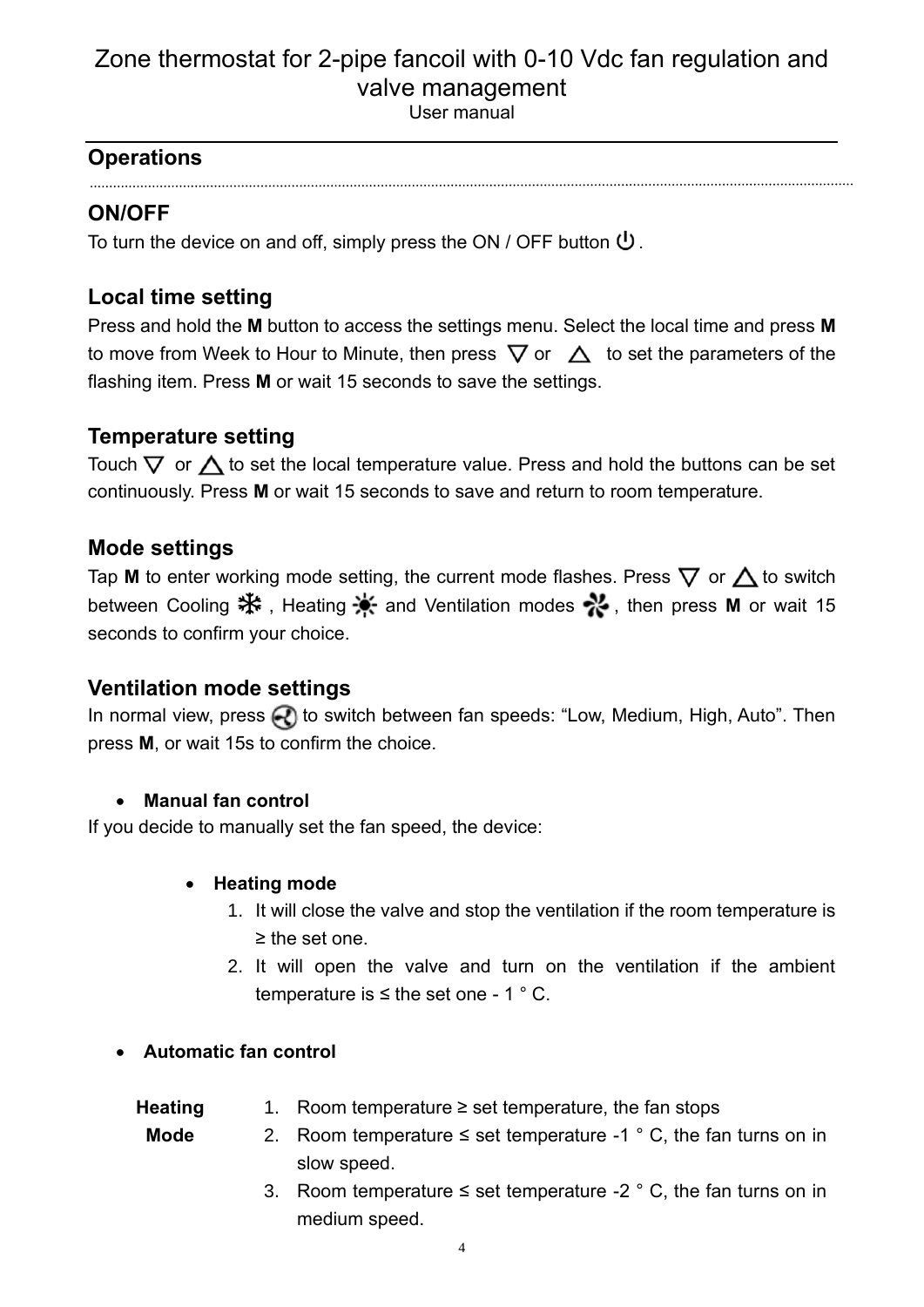User manual

4. Room temperature  $\le$  set temperature -3  $\degree$  C, the fan turns on in fast speed.

**Note:** the thermostat will operate on, off and speed of the fans only if they are open.

#### **Inclusion**

Before starting the procedure for including the device in a Z-Wave network, check that it is turned on, then make sure that the MyVirtuoso Home gateway is in inclusion mode (refer to the relevant manual available on the website [www.myvirtuosohome.com/downloads\)](http://www.myvirtuosohome.com/downloads).

- 1. After turning off the device, press and hold  $\nabla$  to access the inclusion interface. The display will show "- - - ".
- 2. Press once  $\nabla$  and the device will enter into ID search mode. The inclusion will be successful if the ID is displayed on the screen.



**Note:** after inclusion, the device must be turned off and on again.

## **Exclusion**

Before starting the procedure for excluding the device in a Z-Wave network, check that it is turned on, then make sure that the MyVirtuoso Home gateway is in exclusion mode (refer to the relevant manual available on the website [www.myvirtuosohome.com/downloads\)](http://www.myvirtuosohome.com/downloads).

- 1. After turning off the device, press and hold  $\nabla$  to access the inclusion interface. The display will show "- - - ".
- 2. Press once  $\nabla$  and the device will enter into ID search mode. The exclusion will be successful if the ID is displayed on the screen.